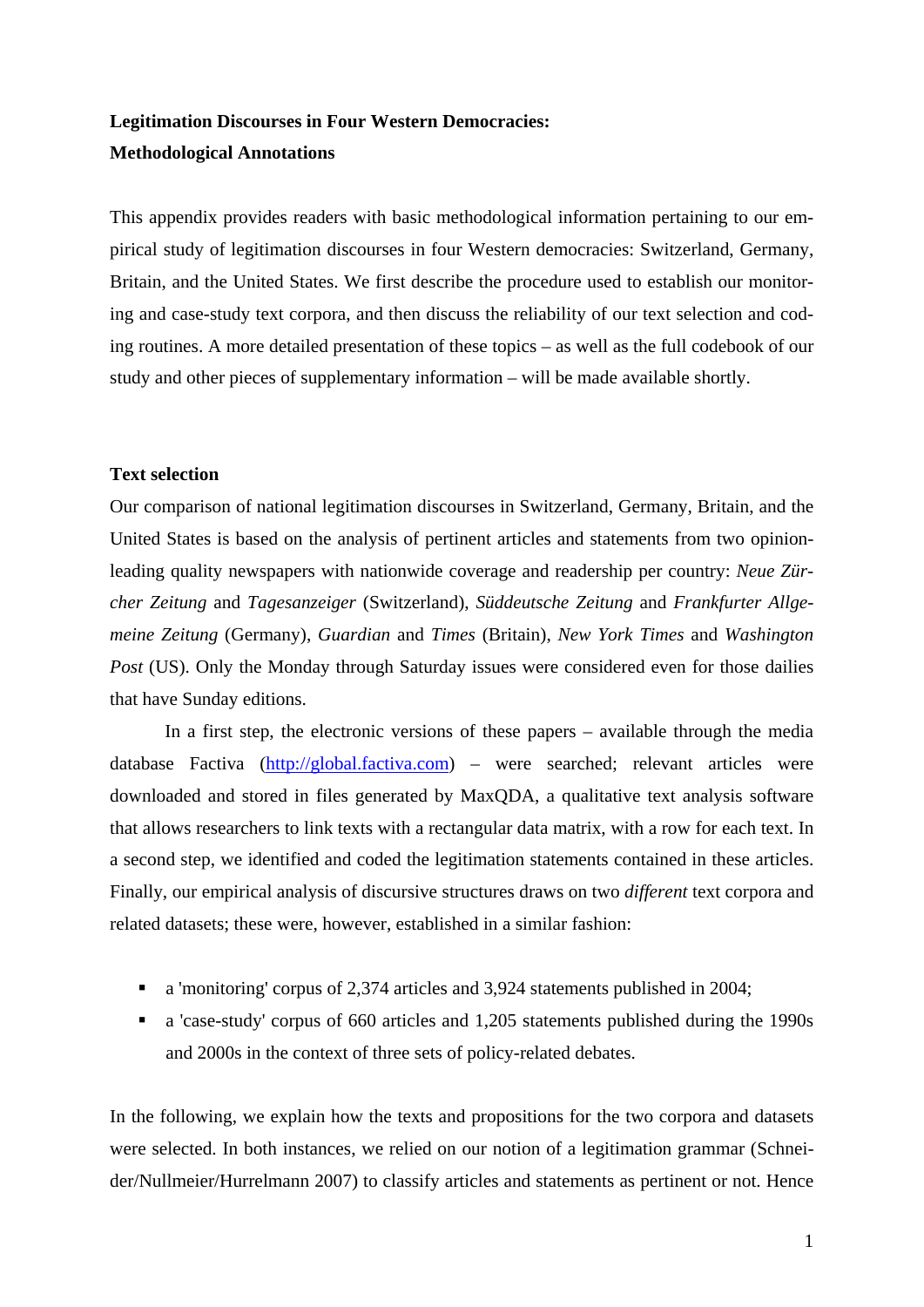only a very specific kind of propositions – legitimation statements – was considered relevant for the purposes of this study. These statements – which convey a positive or negative evaluation of specific legitimation *objects* on the basis of explicit normative standards, or legitimation *patterns* – served as our basic units of research. Thus articles were included in one of the two corpora if they contained one or more of these legitimation statements.

 A number of further precisions are in order. First, propositions of a clearly evaluative kind that do not state the underlying normative standard ('America is great', 'the political system of Germany is illegitimate', and the like) were treated as borderline cases of communicative (de-)legitimation and therefore included as well. Secondly, the stylized – and semantic rather than syntactical – nature of this grammar has to be underlined. Even a quick glance at real-world political communication suggests that legitimation statements may be formulated in a virtually unlimited number of ways, and hence they are not necessarily phrased along the *grammatical* lines of ideal-typical compound sentences taking the form 'LO x is (il-)legitimate because of LP y'. Moreover, it is readily apparent that legitimation statements – many of which are clad in figurative or metaphorical language – may draw on an essentially unlimited *vocabulary*.

For instance, the three core elements of these propositions are frequently spread over more than one sentence – and 'elliptical' formulations are also widespread. Only a minority of statements employ the actual word 'legitimate' and its derivations or make the 'is (il-) legitimate because' portion of the grammar explicit. More often the affirmative or critical thrust of the evaluation is merely implied by the value-laden character of the LP vocabulary itself (words like [in-]efficient, [un-]fair, and so on). In the most extreme case, the whole statement with its LO, LP, and evaluation components may be condensed in a single expression – as in a passing reference to the German *Bundestag* (federal parliament) as 'the talkshop in Berlin'. Of course, examples of this kind also illustrate the futility of attempts to develop closed and exhaustive *dictionaries* of legitimacy-related vocabulary, a point to which we return below.

Thirdly, statements taken from newspaper articles may reflect the author's own legitimacy assessments, or they may come in the form of (in-)direct quotations and even of propositions merely *ascribed* to other individuals or groups by the author ('many citizens believe that…'). However, our study deliberately focused on the textual level – that is, the propositional content of individual legitimation statements – and on the broad structures or trajectories of legitimation discourses. We therefore refrained from coding and examining speaker categories. By the same token, verification of the authenticity of claims and beliefs attributed to others by journalists appeared unnecessary. What counted for our purposes was the greater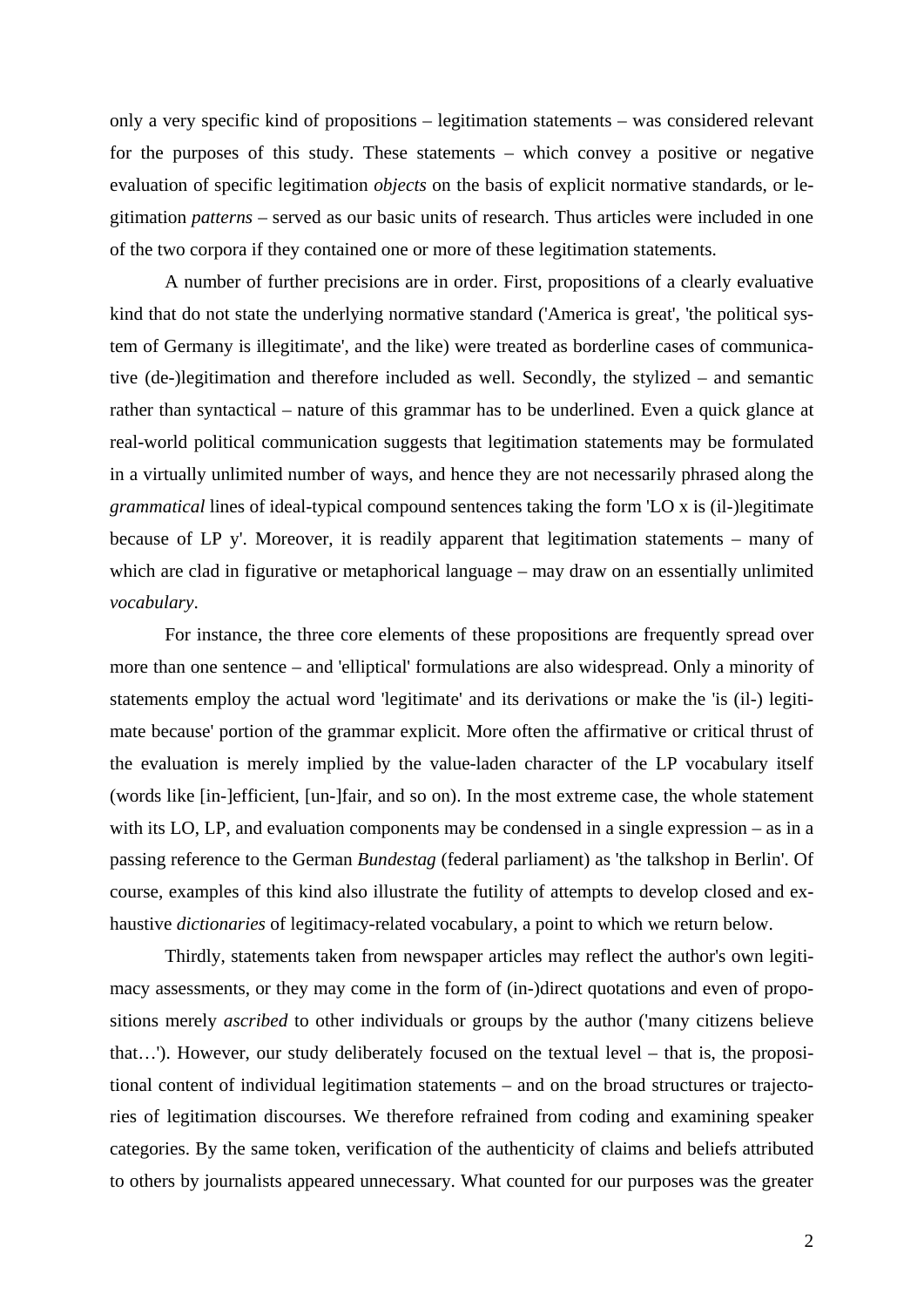or lesser prevalence of different types of statements at the 'surface' of legitimation discourses and public spheres, regardless of their author or accuracy. However, an extension of our grammar to speaker categories could be easily implemented and would indeed be crucial for more elaborate research into the dynamics and mechanisms of legitimacy-related communicative (inter-)action, the composition and strategies of discourse coalitions and discursive elites, or related topics.

 Finally, our searches were not restricted to any particular section of the examined newspapers. Most legitimation statements are, of course, embedded in political news coverage, commentaries, and editorials. But relevant propositions may also be contained in various other feature pages, and even in rather unexpected types of articles, including movie reviews, sports reporting, and so on. There is no obvious substantive reason for excluding legitimation statements put forward in unlikely places, and hence it is one of the key advantages of the routine described here that it enabled us to search whole newspaper issues for legitimation statements without restricting our attention in an a priori fashion to a selection of article types (editorials, and so on), or to newspaper segments like the front page or the political news sec $tion<sup>1</sup>$ 

 The broad scope of our searches was made possible by the partially automated nature of our routine, as described below. A great number of articles could be discarded in the automated (pre-)selection step of the routine, and hence without actually *reading* them. Yet it is important to underline that the ultimate identification of pertinent articles and statements, as well as their coding, entailed a 'reconstruction' of manifest content and its 'translation' into the framework of the legitimation grammar and its variables. The essentially interpretive nature of article selection and coding, however, proved demanding enough in pre-tests to have them performed by the research team itself rather than delegating them to (student) coders, as is usually done (see, for instance, Budge et al. 2001; the reliability of CMP data – which are nevertheless widely used – is, for instance, discussed – and criticized – in Volkens 2001; Laver, Benoit, and Garry 2003).

 Thus articles for the two corpora were chosen, and all legitimation statements were coded, by Zuzana Krell-Laluhová (Switzerland), Frank Nullmeier and Achim Wiesner (Germany), Achim Hurrelmann (Britain), and Steffen Schneider (US). Moreover, articles and statements whose relevance or correct coding appeared doubtful to the individual researchers were discussed on a regular basis, and decided upon in a consensual fashion by the whole team. This approach enabled us to develop a common understanding of relevant articles and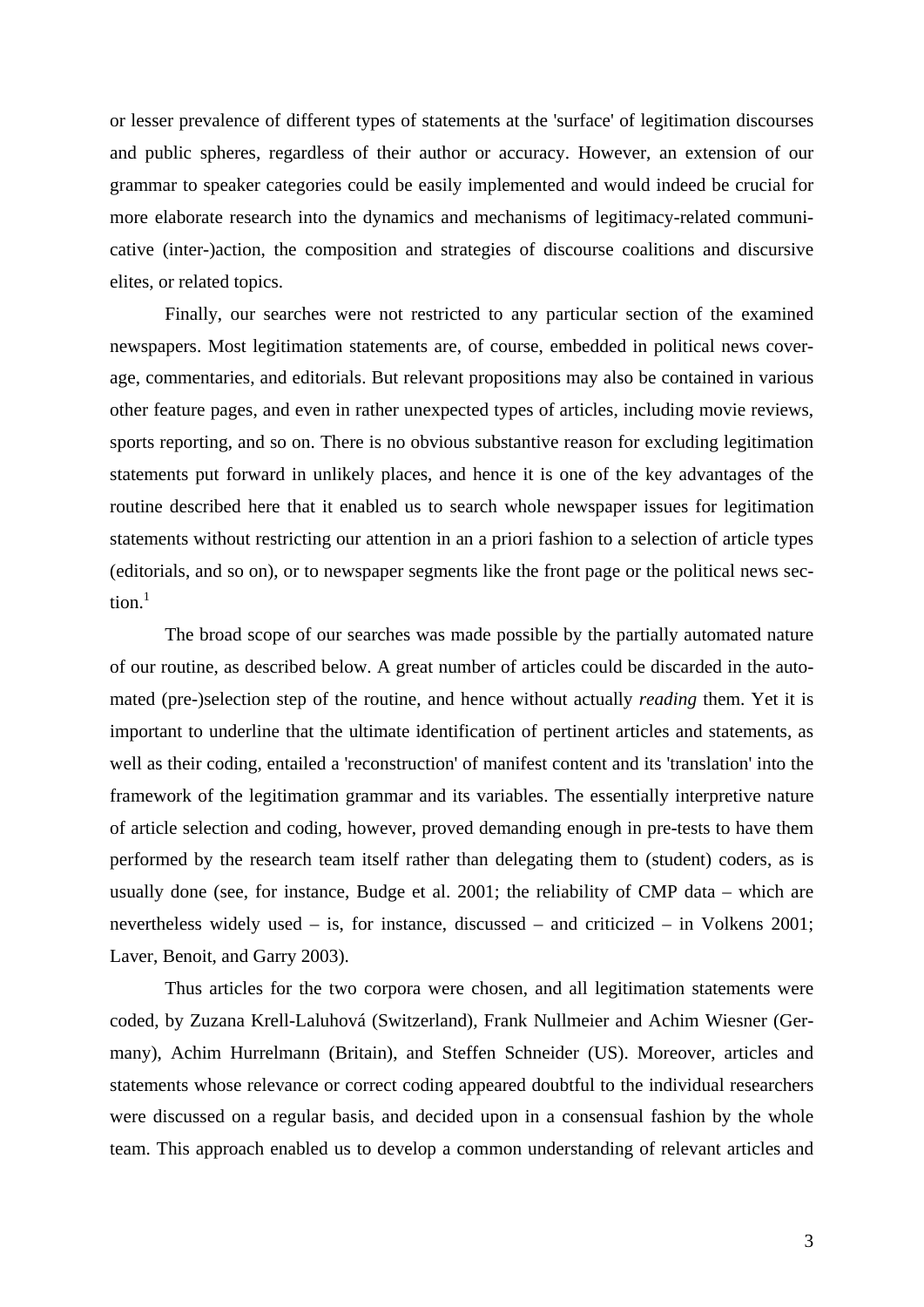variable categories, to fine-tune the rules for text selection and coding as we went along, and to perform these tasks with increasing speed and accuracy.

In light of our team approach to text selection and coding, inter-coder reliability tests might, then, appear dispensable; a number of informal pre-tests and formal reliability tests were nevertheless performed, albeit taking the partially 'discursive' and consensual nature of the text selection and coding procedure into account. Further details of this procedure and the findings of our test for the reliability of the selection procedure are outlined in the next subsection, against the backdrop of the monitoring corpus, before we explain which adaptations were made to establish the case-study corpus.

## *Monitoring corpus*

Our declared goal in compiling the monitoring corpus was to identify *all* legitimation statements published by the examined newspapers in a single year (2004), or at least as many as possible. On the one hand, given the novelty of our text analytical perspective, an especially solid basis for descriptive and explanatory inferences on the structures of Swiss, German, British, and US legitimation discourses (that is, a large N of legitimation statements) seemed appropriate. On the other hand, reading each and every article published in that year was beyond our means. We therefore devised a partially automated search routine, making heavy use of the powerful and sophisticated search engine offered by Factiva. Its first step – which still yielded a considerable number of articles to be read – nevertheless helped us weed out clearly irrelevant texts while, at the same time, ensuring a minimal amount of 'false negatives' (articles that are not recognized as pertinent by the automated part of the routine, and hence discarded, even though they contain relevant propositions).

 The first step of the procedure was dictionary-based and closely tied to the two key variables of our legitimation grammar, objects (LO) and patterns (LP). Thus we began by creating small LO and LP dictionaries in English and in German, with the requisite adaptations for national idiosyncracies regarding political terminology and institutional arrangements. For instance, the four versions of the LO dictionary all contain the word 'parliament' or 'Parlament', as well as the proper names of the legislature and its chambers in each of the four examined political systems – *Nationalrat* and *Ständerat* (Switzerland), *Bundestag* and *Bundesrat* (Germany), House of Commons and House of Lords (Britain), as well as Congress, House of Representatives and Senate (US). Conversely, only the British LO dictionary contains an entry related to the monarchy, and so on. In a similar vein, the different versions of the LP dictionary are made up of value-laden words referring to the kinds of normative crite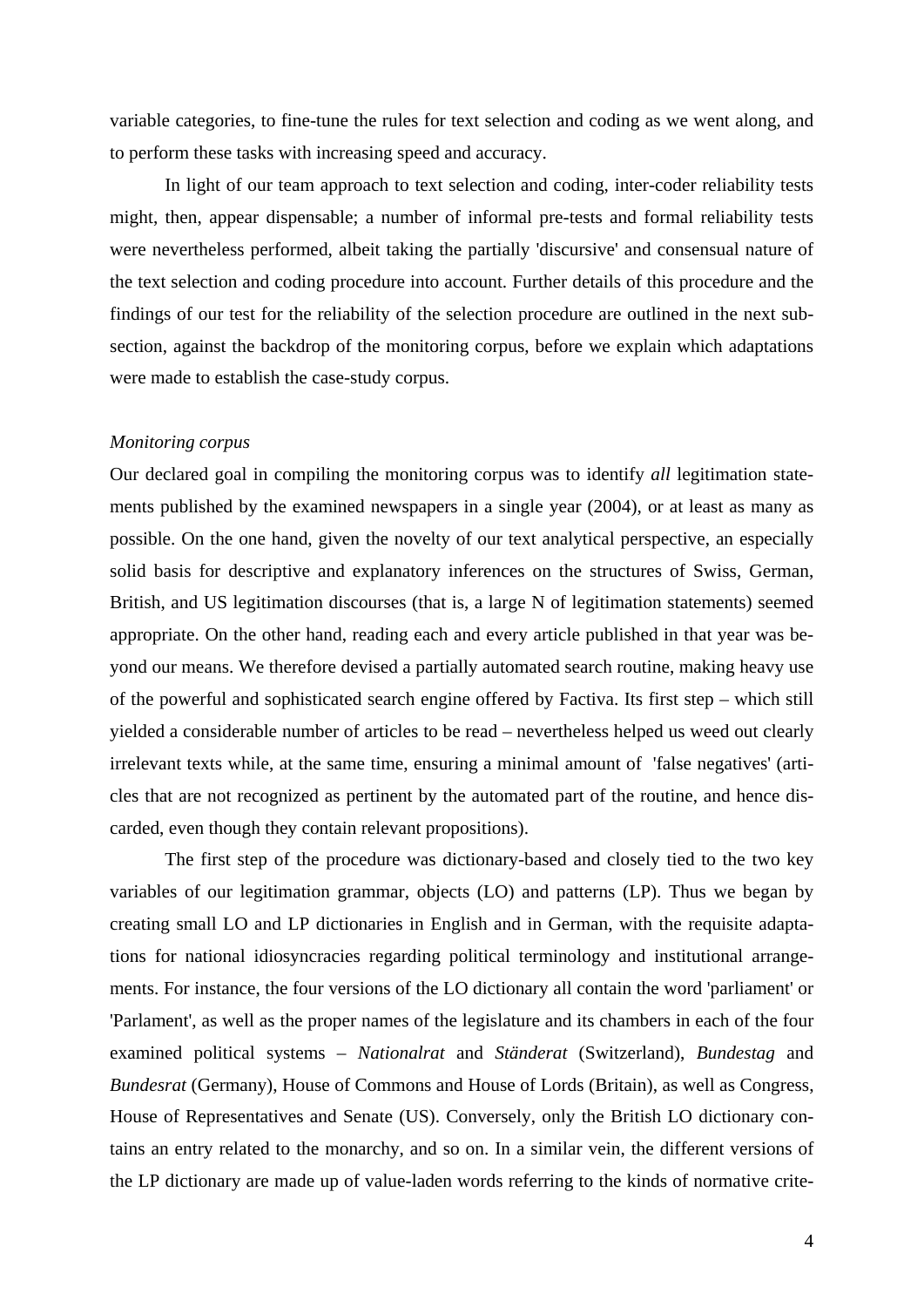ria that we expected to be most prominent in the context of legitimacy-related propositions – words like (il-)legitimate, (in-)acceptable or (un-)justifiable, (un-)democratic, (il-)legal, (in-) effective, and so on.

Finally, the four versions of the dictionaries are not *exactly* parallel because there may a greater or lesser number of synonyms for each dictionary item in English and German, because different truncations were used as necessary and appropriate in the two languages, and because a greater or lesser number of problematic homonyms – whose inclusion would have deteriorated the accuracy of searches – had to be dropped from the word lists or otherwise dealt with in each case (for instance, 'Staat' is unproblematic in German, whereas even 'the state' proved highly ineffective but nevertheless had to be included in the English-language searches). The complex word lists employed to retrieve articles from Factiva, then, coupled the LO and the LP dictionaries together as follows:

## $(LO_1 \text{ or } LO_2 \text{ or } ... \text{ } LO_n)$  *same*  $(LP_1 \text{ or } LP_2 \text{ or } ... \text{ } LP_n)$

Factiva's 'same' operator functions just like a logical 'and' but restricts searches to one and the same paragraph, thus making it more likely that LO and the LP vocabulary identified in an article indeed belongs to one and the same proposition rather than being spread across the entire text, and hence being unrelated. So each of the articles retrieved for further inspection contained at least one *paragraph* (including the title) with at least one object-related and one pattern-related *term* from the LO and LP dictionaries. For instance, a paragraph containing the term 'democracy' (LO) along with words like '(in-)effective' or '(un-) accountable' would be identified by our routines. Finally, because of the maximum length of a search request in Factiva, the LP portion of the routine had to be split in half (word list 1, word list 2), and each request had to be run twice:

- (1) LO<sub>i</sub> *same* word list 1 (= the first half of the LP vocabulary)
- (2) LO<sub>i</sub> *same* word list 2 (= the second half of the LP vocabulary)

Hence we actually used eight different search routines to retrieve articles from Factiva – and articles might have been found by part 1 or 2 of the routines (or both). Again, a couple of further precisions are in order. First, only the paragraphs actually containing two or more of our search words (highlighted in bold by Factiva) were considered – that is, read – in the sec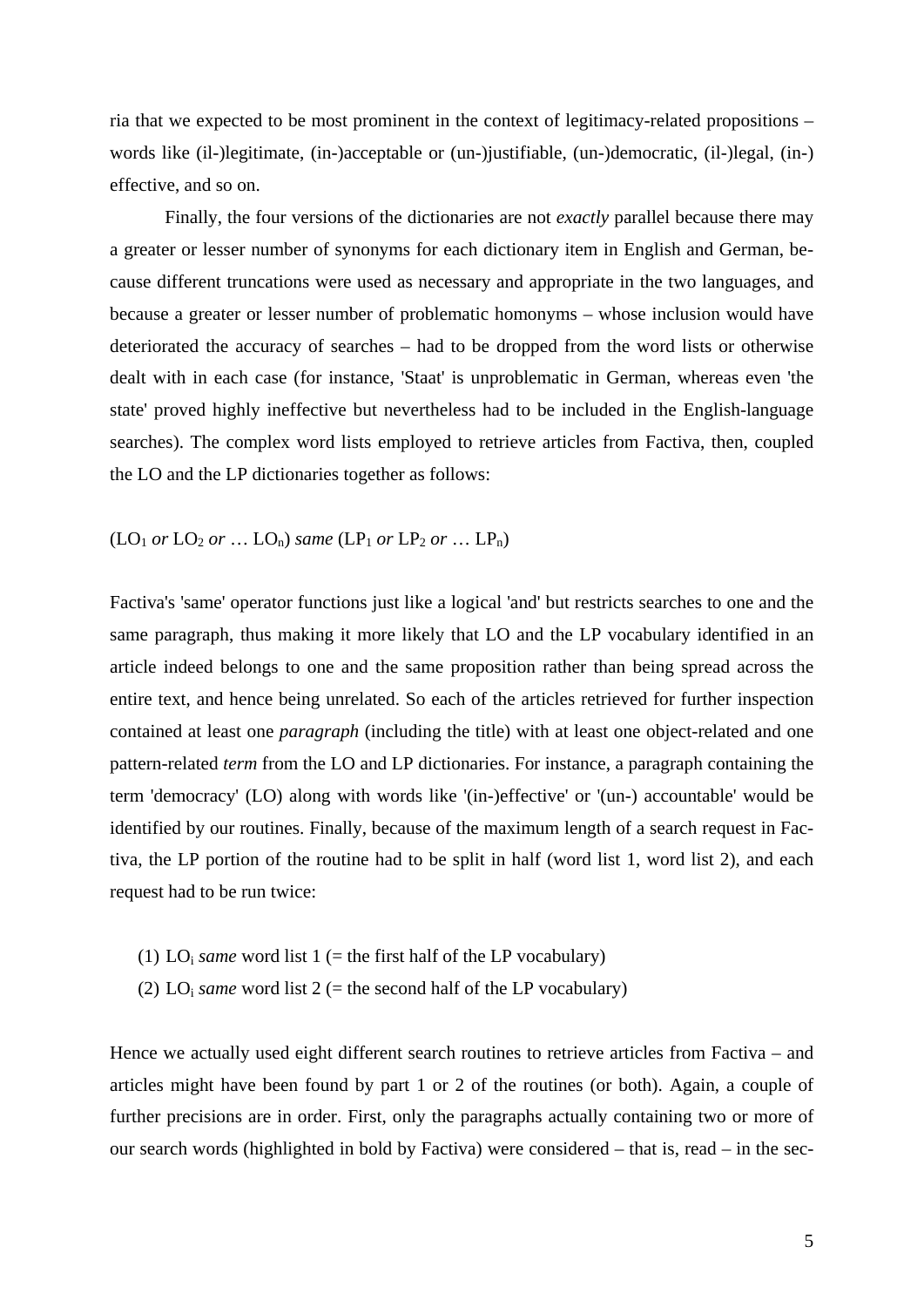ond part of our procedure (the final selection of relevant articles), unless the disambiguation of their meaning forced us to consider surrounding paragraphs as well.

Secondly, it proved fairly unproblematic to establish a more or less closed-ended dictionary of object-related search words linked to our hierarchy of legitimation objects. The odd article or paragraph may, of course, refer to a political system or institution in an entirely idiosyncratic fashion, and hence be overlooked by our routines because of the closed-ended nature of the LO vocabulary used. Yet on the basis of our pre-tests, we have every reason to believe that this is extremely infrequent: A commentator may, for instance, call a national parliament a 'talk shop', as in our example above, but it is most unlikely that she will never use its proper name or generic terms like 'parliament' or 'legislature' throughout her article, or even throughout an individual paragraph.

 Readers might be more suspicious about our LP dictionary, and understandably so. There is obviously no way to construct a similarly closed-ended (and at the same time short) dictionary of value-laden terms – including any number of idiosyncratic ones – that might be used in the context of legitimation statements; journalists or the speakers they cite obviously do not do us the favour of using the signal word '(il-)legitimate' whenever they formulate such evaluative propositions. Yet a range of terms suggest themselves, whether against the backdrop of democratic theory (words and expressions like 'accountable', 'responsive', and 'popular sovereignty') or in light of diagnoses that postulate a transformation of legitimacy away from democratic criteria ('efficiency', 'effectiveness', and so on). Sometimes a small number of rather obvious signal words (as with 'efficiency', etc.) are used in many or most references to the underlying evaluation standard while other normative criteria are less intimately linked with specific terms. The search words ultimately retained are thus linked to normative criteria prominent in academic debates, or their usefulness was confirmed by way of informal pretests, but they do not by any means constitute exhaustive dictionaries of the potentially relevant vocabulary.

 The unavoidable limitations of our LP vocabulary, of course, raise the issue of 'false negatives'. Ideally, the automated step of our text selection procedure should have minimized both the number of 'false negatives' and 'false positives' (articles identified by the Factiva searches that prove irrelevant upon further inspection). As it turns out, however, whereas the search routines were remarkably successful with regard to the first benchmark, they were much less effective in weeding out irrelevant material – that is, articles with no political and legitimacy-related content whatsoever, or merely factual political news reports.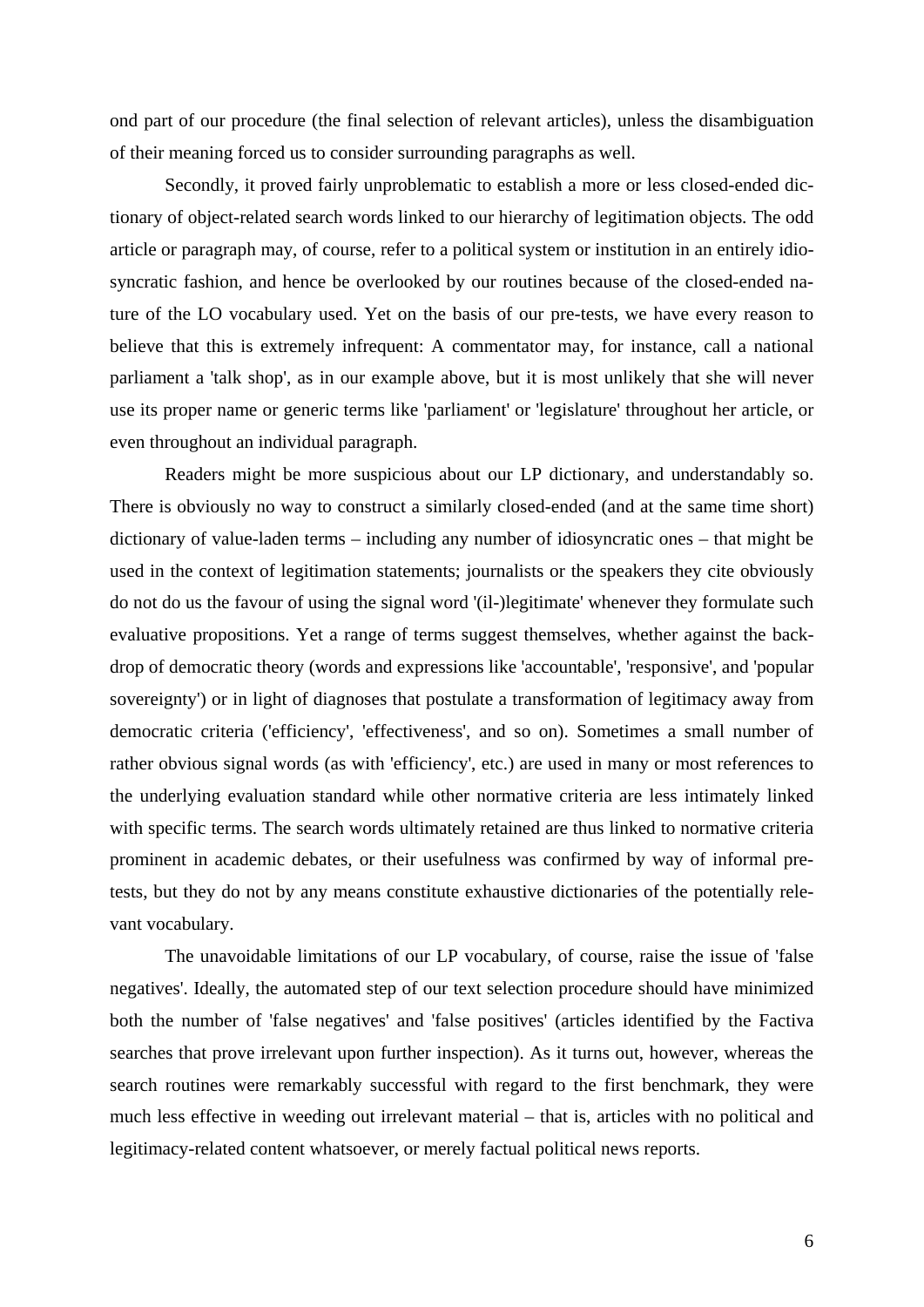|                                | <b>CH</b> | DE    | GB   | US    | <b>Total/Overall</b> |
|--------------------------------|-----------|-------|------|-------|----------------------|
| (1) number of articles         | 42        | 61    | 36   | 63    | 202                  |
| (2) number of paragraphs       | 907       | 1,285 | 851  | 2,185 | 5,228                |
| (3) number of paragraphs with  | 172       | 171   | 93   | 277   | 713                  |
| search words                   |           |       |      |       |                      |
| $(4)$ of which: number of      | 82        | 84    | 47   | 85    | 298                  |
| paragraphs with legitimation   |           |       |      |       |                      |
| statements                     |           |       |      |       |                      |
|                                |           |       |      |       |                      |
| <i>Ratio</i> (4) / (3)         | 47.7      | 49.1  | 50.5 | 30.7  | 41.8                 |
|                                |           |       |      |       |                      |
| (5) number of paragraphs with- | 735       | 1,114 | 758  | 1,908 | 4,515                |
| out search words               |           |       |      |       |                      |
| $(6)$ of which: number of      | 9         | 28    | 7    | 39    | 83                   |
| paragraphs with 'false nega-   |           |       |      |       |                      |
| tives'                         |           |       |      |       |                      |
|                                |           |       |      |       |                      |
| <b>Ratio</b> (6) / (5)         | 1.2       | 2.5   | 0.9  | 2.0   | 1.8                  |

**Table 1** Accuracy of automated search routines ('false negatives')

To test for the extent to which the automated step of our procedure made us overlook pertinent statements (and articles), a random sample of roughly 200 texts (16.3 % of the articles in the monitoring corpus – each text containing exactly one previously identified and coded legitimation statement – was read *in full* (remember that only the paragraphs containing search words had initially been read, and articles had been classified as relevant or discarded on that basis). Table 1 gives the number of articles considered for each of the four countries (1), the overall number of paragraphs in these articles (2), and the number of paragraphs containing search words (3). As further indicated by the table, the share of paragraphs found to be relevant (4) among the automatically pre-selected ones may be estimated to be roughly between 30 and 50 per cent for the examined countries, indicating a relatively high – if by no means satisfactory – accuracy of the automated search routines. By contrast, the lower portion of the table shows that the number and share (roughly two per cent) of paragraphs containing 'false negatives' is low. We are therefore confident that our monitoring corpus indeed documents the vast bulk of legitimation statements made in the examined newspapers over the year 2004.

On the other hand, Table 1 also indicates the fact that the automated routines still cast a much too wide net, and hence we could not dispense with the close reading of pre-selected texts. The final selection was made by each of the individual coders alone whenever the (ir-) relevance of articles seemed obvious; doubtful cases were discussed and decided upon jointly, and in a consensual fashion, during regular sessions of the research team. How reliable was this text selection procedure? A formal test of inter-coder reliability was performed on the basis of a random sample of eight days – one for each newspaper – in 2004; the use of our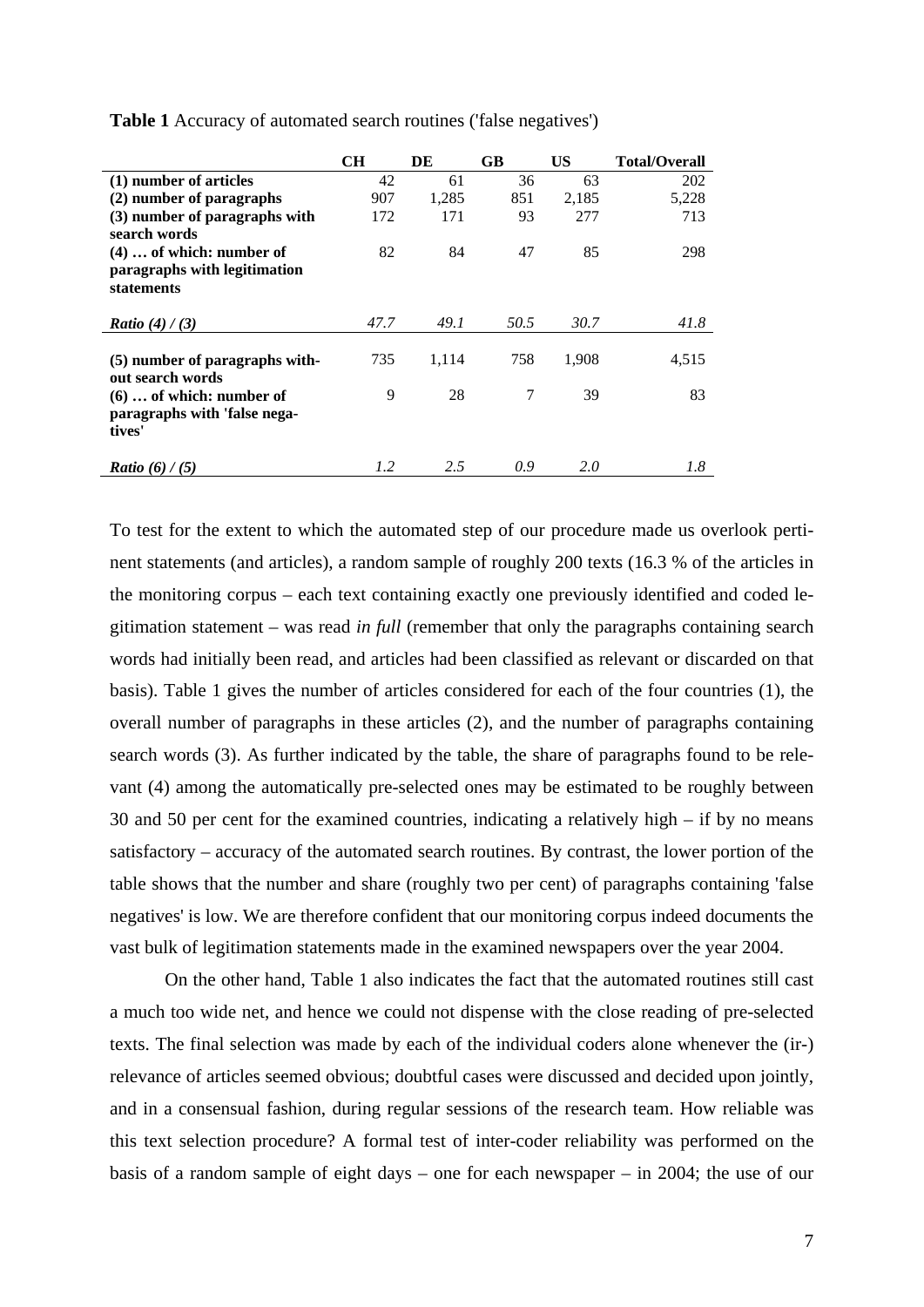automated search routines yielded 124 articles for those dates (Table 2). These articles were read individually by the four team members and coded as (ir-)relevant or doubtful cases.

| <b>Newspaper</b>              | Date                     | Number of hits, automated<br>routines |
|-------------------------------|--------------------------|---------------------------------------|
|                               |                          |                                       |
| $NZZ$ (word list 1)           | 09/16/2004               | 14                                    |
| Tagesanzeiger (word list 2)   | 05/22/2004               | 10                                    |
| FAZ (word list 1)             | 03/26/2004               | 15                                    |
| SZ (word list 2)              | 02/09/2004               | 17                                    |
| Guardian (word list 1)        | 05/05/2004               | 21                                    |
| Times (word list 2)           | 08/09/2004               | 9                                     |
| New York Times (word list 1)  | 02/28/2004               | 26                                    |
| Washington Post (word list 2) | 06/16/2004               | 12                                    |
| Sum                           | $\overline{\phantom{0}}$ | 124                                   |

**Table 2** Reliability test, text selection – sample

Each of the four researchers considered between 14 and 16 articles – that is, between 11.3 per cent and 12.9 per cent of the sample – to be relevant. However, eleven articles – 8.9 per cent of the sample – were also marked as doubtful cases. As shown in Table 3, the levels of pairwise inter-coder agreement (in per cent) are very satisfactory; all pairs achieve results close to the average value of 91.1 per cent, and no problematic coders emerge.<sup>2</sup>

## **Table 3** Reliability test, text selection – findings

| Pairwise intercoder agreement (%) |         |         |         |         |
|-----------------------------------|---------|---------|---------|---------|
|                                   | Coder 1 | Coder 2 | Coder 3 | Coder 4 |
| Coder 1                           | 100.0   | 92.7    | 91.1    | 90.3    |
| Coder 2                           |         | (100.0) | 90.3    | 91.     |
| Coder 3                           |         |         | (100.0) | 91.     |
| Coder 4                           |         |         |         | (100.0) |

## *Case study corpus*

The case study corpus was established in a comparable fashion but with the objective to identify the volume and nature of legitimation statements legitimacy-related communication in the context of debates and conflicts related to specific policy issues. The text searches were in each case restricted to three-month time windows 'anchored' by important events. The specific debates to be examined in the areas of institutional reform, social and foreign policy – as well as the precise time windows – were selected in the following fashion: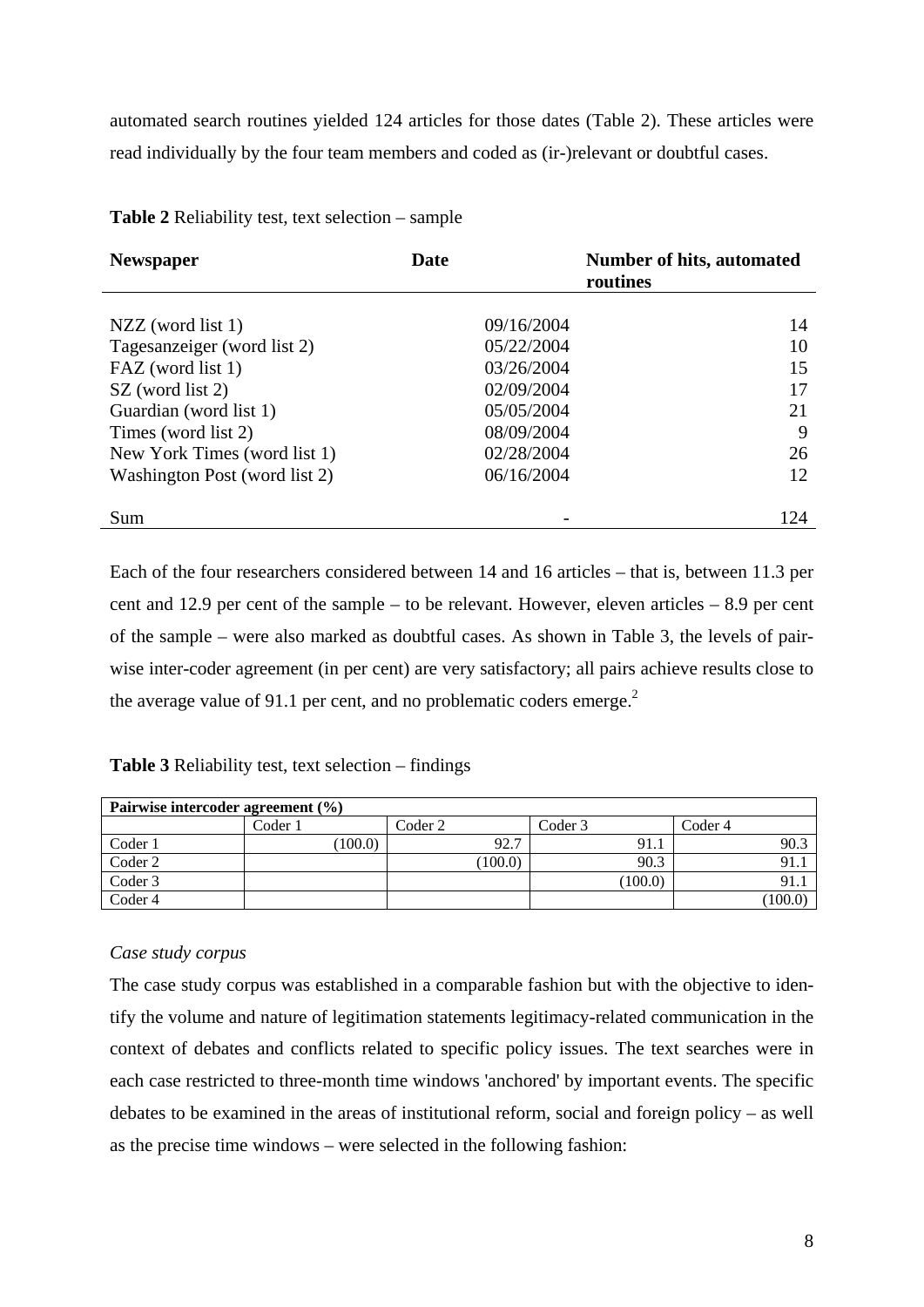- in a first step, the four country experts of the team scanned policy developments in the three areas for particularly salient issues that were the subject of intense political conflicts and heightened public attention at least once in the (early) 1990s and once in the late 1990s or 2000s according to the literature;
- in a second step, this qualitative picture of attention cycles thus established was confirmed with the help of Factiva, by examining the monthly up and down of issue-related search words and expressions ('healthcare reform', etc.) for the 1990 to 2005 period;
- the final selection of issues was made on the basis of the following criteria: substantive importance of the chosen issue or debate; comparability of debates across countries and time periods; existence of a clearly recognizable 'focusing' event (parliamentary votes, elections, and so on). The time windows usually begin two months before that event and end a month thereafter (only a few start and end dates were chosen differently for substantive reasons).

|                         | Time window 1     |                           | Time window 2            |                            |                   |                           |                          |                            |
|-------------------------|-------------------|---------------------------|--------------------------|----------------------------|-------------------|---------------------------|--------------------------|----------------------------|
|                         | # state-<br>ments | <b>Intensity</b><br>level | Legiti-<br>macy<br>level | Demo-<br>cratic<br>quality | # state-<br>ments | <b>Intensity</b><br>level | Legiti-<br>macy<br>level | Demo-<br>cratic<br>quality |
| CH                      |                   |                           |                          |                            |                   |                           |                          |                            |
| Inst.                   | 54                | 63.6                      | 35.2                     | 60.8                       | 38                | 13.2                      | 57.9                     | 56.6                       |
| reform                  |                   |                           |                          |                            |                   |                           |                          |                            |
| Foreign                 | 143               | 51.4                      | 50.3                     | 51.0                       | 46                | 33.0                      | 43.5                     | 39.4                       |
| policy                  |                   |                           |                          |                            |                   |                           |                          |                            |
| <b>Social</b>           | 15                | 25.0                      | 53.3                     | 69.2                       | 47                | 15.9                      | 31.9                     | 39.5                       |
| policy                  |                   |                           |                          |                            |                   |                           |                          |                            |
| DE                      |                   |                           |                          |                            |                   |                           |                          |                            |
| Inst.                   | 26                | 57.9                      | 42.3                     | 40.0                       | 76                | 11.9                      | 17.1                     | 54.8                       |
| reform                  |                   |                           |                          |                            |                   |                           |                          |                            |
| Foreign                 | 21                | 23.3                      | 33.3                     | 22.2                       | 29                | 10.7                      | 41.4                     | 10.3                       |
| policy                  |                   |                           |                          |                            |                   |                           |                          |                            |
| <b>Social</b>           | 40                | 5.8                       | 15.0                     | 40.6                       | 20                | 3.1                       | 20.0                     | 44.4                       |
| policy                  |                   |                           |                          |                            |                   |                           |                          |                            |
| <b>GB</b>               |                   |                           |                          |                            |                   |                           |                          |                            |
| Inst.                   | 78                | 20.9                      | 16.0                     | 55.0                       | 142               | 14.4                      | 44.0                     | 50.6                       |
| reform                  |                   |                           |                          |                            |                   |                           |                          |                            |
| Foreign                 | 70                | 10.8                      | 46.0                     | 63.3                       | 67                | 9.9                       | 61.0                     | 70.7                       |
| policy<br><b>Social</b> | 16                | 4.3                       | 50.0                     | 30.8                       | 43                | 3.9                       | 28.0                     | 29.4                       |
| policy                  |                   |                           |                          |                            |                   |                           |                          |                            |
| <b>US</b>               |                   |                           |                          |                            |                   |                           |                          |                            |
| Inst.                   | 28                | 11.7                      | 19.2                     | 76.9                       | 37                | 23.9                      | 54.1                     | 42.1                       |
| reform                  |                   |                           |                          |                            |                   |                           |                          |                            |
| Foreign                 | 39                | 1.3                       | 79.5                     | 80.6                       | 88                | 2.4                       | 71.6                     | 66.2                       |
| policy                  |                   |                           |                          |                            |                   |                           |                          |                            |
| <b>Social</b>           | $27\,$            | 5.6                       | 29.6                     | 30.8                       | 15                | 7.4                       | 13.3                     | 85.7                       |
| policy                  |                   |                           |                          |                            |                   |                           |                          |                            |

**Table 4** Case studies, number of statements and raw values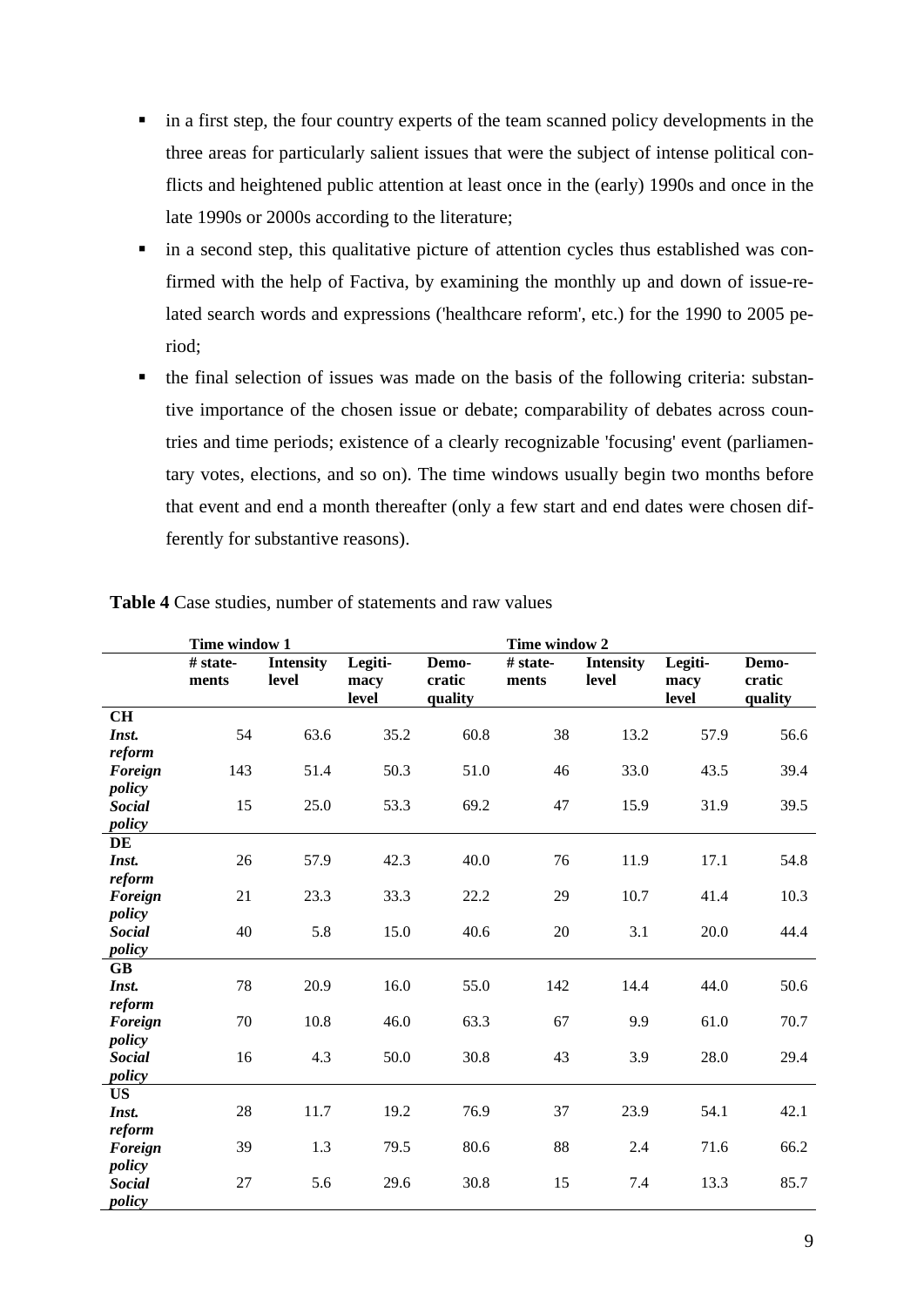Once again, a two-step procedure was employed to identify relevant articles. For the pre-selection of texts, we now used issue-specific dictionaries and search routines. The final selection was, again, made on the basis of a thorough reading of the articles yielded by the Factiva searches; articles containing one or more legitimation statements were retained in the case study corpus. Table 4 indicates the number of legitimation statements identified and analyzed for each time window and country, together with the raw values used to depict intensity and legitimacy levels, as well as the democratic quality of debates.

#### **Identification and coding of legitimation statements**

The identification and coding of legitimation statements in the paragraphs containing two or more words from our LO and LP dictionaries followed the construction of our text corpora. A number of subsidiary rules were employed to identify legitimation statements and to 'translate' them into the variables of the legitimation grammar. The general rule for coders was to avoid 'over-interpretations'. The object, evaluative character and positive or negative thrust of would-be statements had to be explicitly stated. Wherever any of these elements could not be disambiguated, propositions were not included. Cases where the ironic or non-ironic character of propositions, and hence the affirmative or critical thrust of evaluations, remained unclear are apposite here – and so are 'legitimation statements' that are presumably *implied* in different other types of propositions. One could, for instance, argue that conditional sentences ('if social programs were cut any further, the welfare state would no longer ensure distributive justice') or political demands ('we need a more democratic judiciary') presuppose legitimacy assessments ('the current welfare state ensures distributive justice'; 'the judiciary in its current form is undemocratic') – yet coders were instructed to stop short of making far-reaching interpretive steps of this kind. Finally, historical statements ('the German welfare state of the 1970s was bloated and inefficient') as well as prognostic ones ('the German welfare state regime will no longer be viable in a few decades from now') were ignored.

 Two final precisions need to be made. First, legitimation statements may, of course, be more complex than suggested by our grammar in the sense that they include more than one legitimation object or pattern, or weigh positive and negative assessments against each other; consider the following examples: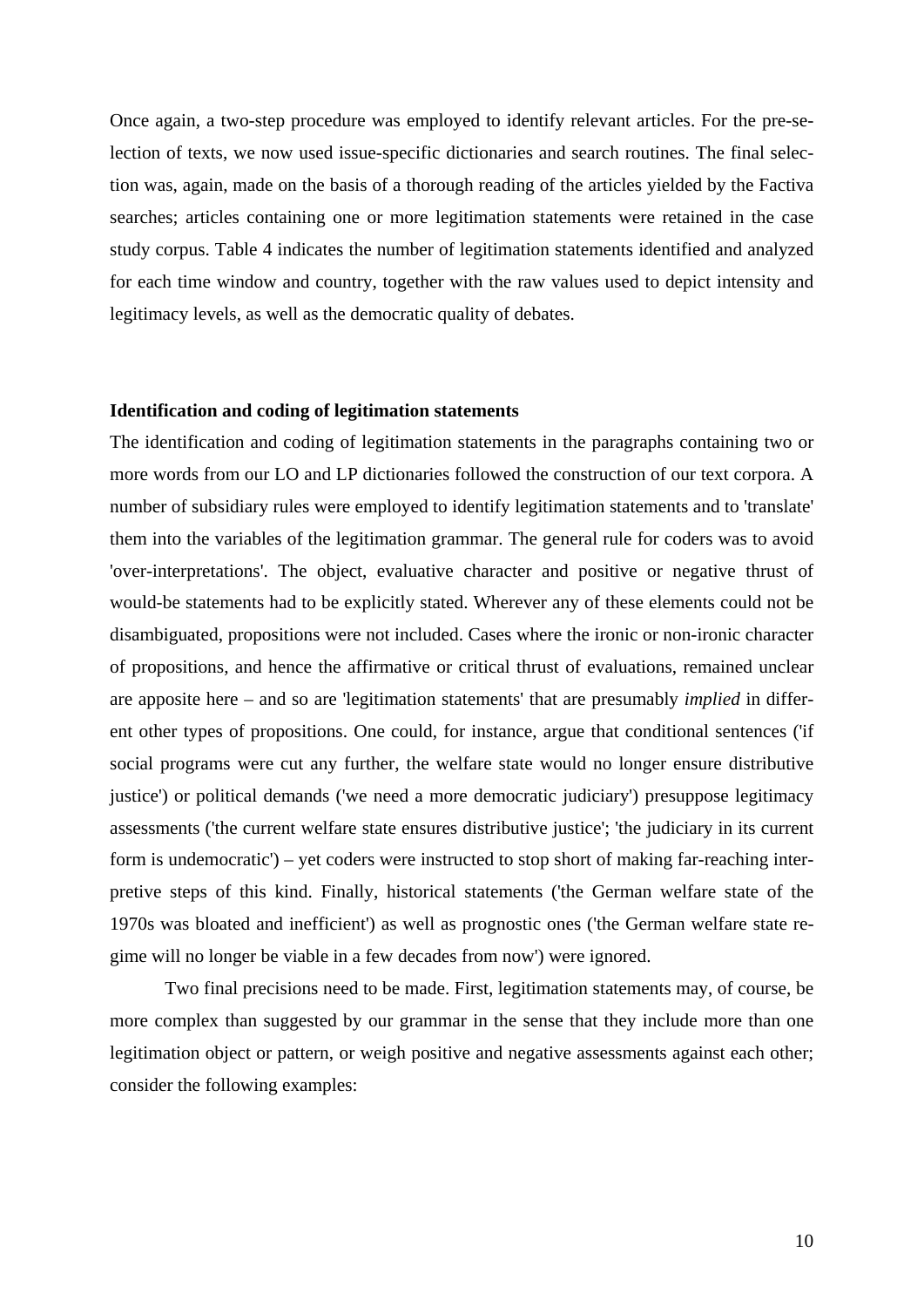- 'Congress and the Supreme Court are equally unaccountable' (two LO);
- 'the members of the House of Lords have no democratic legitimacy and are totally ignorant' (two LP);
- 'German federalism may well be inefficient but it guarantees adequate representation of regional interests) (a weighing of positive and negative assessments).

In each of these scenarios (or where they were combined), our procedure was to break complex statements into simple ones – one for each LO (Congress, Supreme Court) in case 1, one for each LP (and the House of Lords as LO) in case 2, a delegitimating and a legitimating statement on German federalism in case 3. This, of course, entails a certain loss of information, especially with regard to the third kind of scenario. The procedure, however, greatly facilitated the organization of our datasets.

 Finally, a maximum of ten (simple) legitimation statements per article was included in the datasets. This limitation – implemented for entirely pragmatic reasons – hardly led to a great loss of pertinent information, given that the average number of legitimation statements per article in our material is only 1.7. Moreover, articles focusing very much on legitimacyrelated issues also tend to *repeat* specific assessments; the instruction was to code (and count) such repeated statements – that is, statements with the same LO, LP and evaluation (positive or negative) – only once per article.

 For each statement, then, we coded the three variables of our legitimation grammar – legitimation object, whether the evaluation is positive or negative, and legitimation pattern – as well as the policy or issue context in which the proposition was made. As with the text selection procedure, the team's 'country experts' individually coded statements from 'their' portion of the corpora (the Swiss, German, British and US papers, respectively) but doubtful cases were discussed and decided upon jointly. In the following, we restrict ourselves to a few cursory remarks on the categories of these variables and a glance at the results of reliability tests performed for each of them. The reliability tests used the sample of 202 articles (and statements) already used above, for the estimation of 'false negatives'.

*Legitimation objects (LO, xLO):* A list of 21 legitimation objects, arranged in a hierarchy of four *tiers* of objects (regime principles of the democratic nation state; regime or political community as a whole; core institutions; key actor groups), was considered (Table 5). Overall, the coding of this variable proved unproblematic because coders could usually rely on the manifest content of texts and the 'official' names of institutions (Congress, *Nationalrat*, and so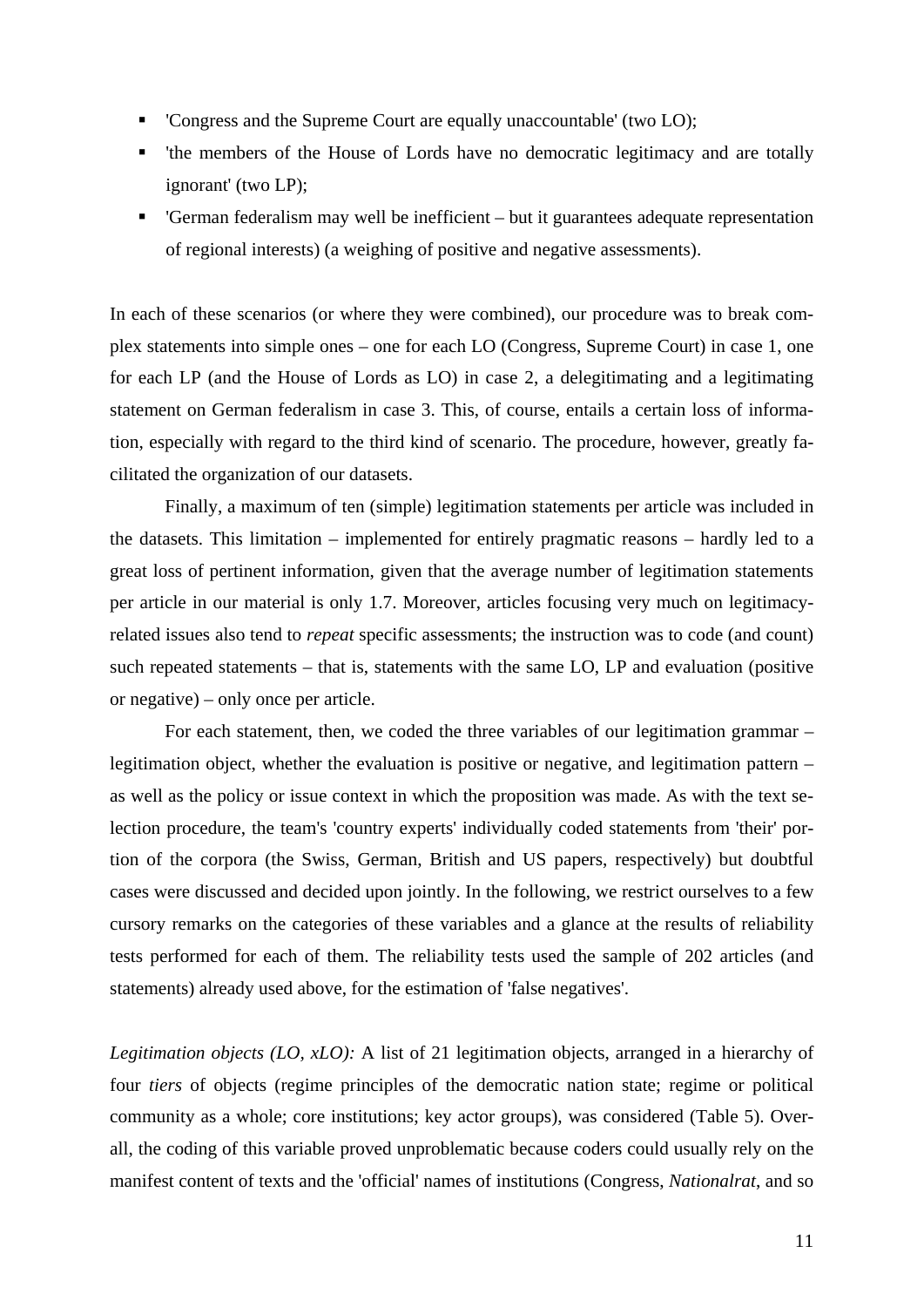on), or on unequivocal generic words and expressions such as 'direct democracy' and 'federalism'. The distinction between references to the political community v. the regime as a whole (tier 2 of our hierarchy) and the correct identification of references to the interest-group system were, perhaps, most challenging. But as illustrated by Table 6, the coding of this variable proved rather unproblematic at the level of individual objects (with an average agreement of 84.1 per cent between the four coders), and even more so at the aggregated (xLO) level (89.6 per cent).

| (1) Regime principles                  | Territorial state, national sovereignty                      |
|----------------------------------------|--------------------------------------------------------------|
|                                        | Constitutionalism                                            |
|                                        | Democratic government                                        |
|                                        | Direct, representative democracy<br>$\overline{\phantom{0}}$ |
|                                        | Westminster, consensus democracy                             |
|                                        | Parliamentary, presidential democracy                        |
|                                        | Interventionist/welfare state                                |
| (2) Political system or political com- | Political system                                             |
| munity as a whole                      | Political community/nation/demos                             |
| (3) Political institutions             | Monarchy, republic                                           |
|                                        | Legislative branch                                           |
|                                        | <b>Executive branch</b>                                      |
|                                        | Judicial branch                                              |
|                                        | Electoral system                                             |
|                                        | Unitary, federal system                                      |
| (4) Groups of actors                   | Political class, elites                                      |
|                                        | Party system                                                 |
|                                        | Interest group system                                        |

**Table 5** Objects of legitimation: Aggregate and individual categories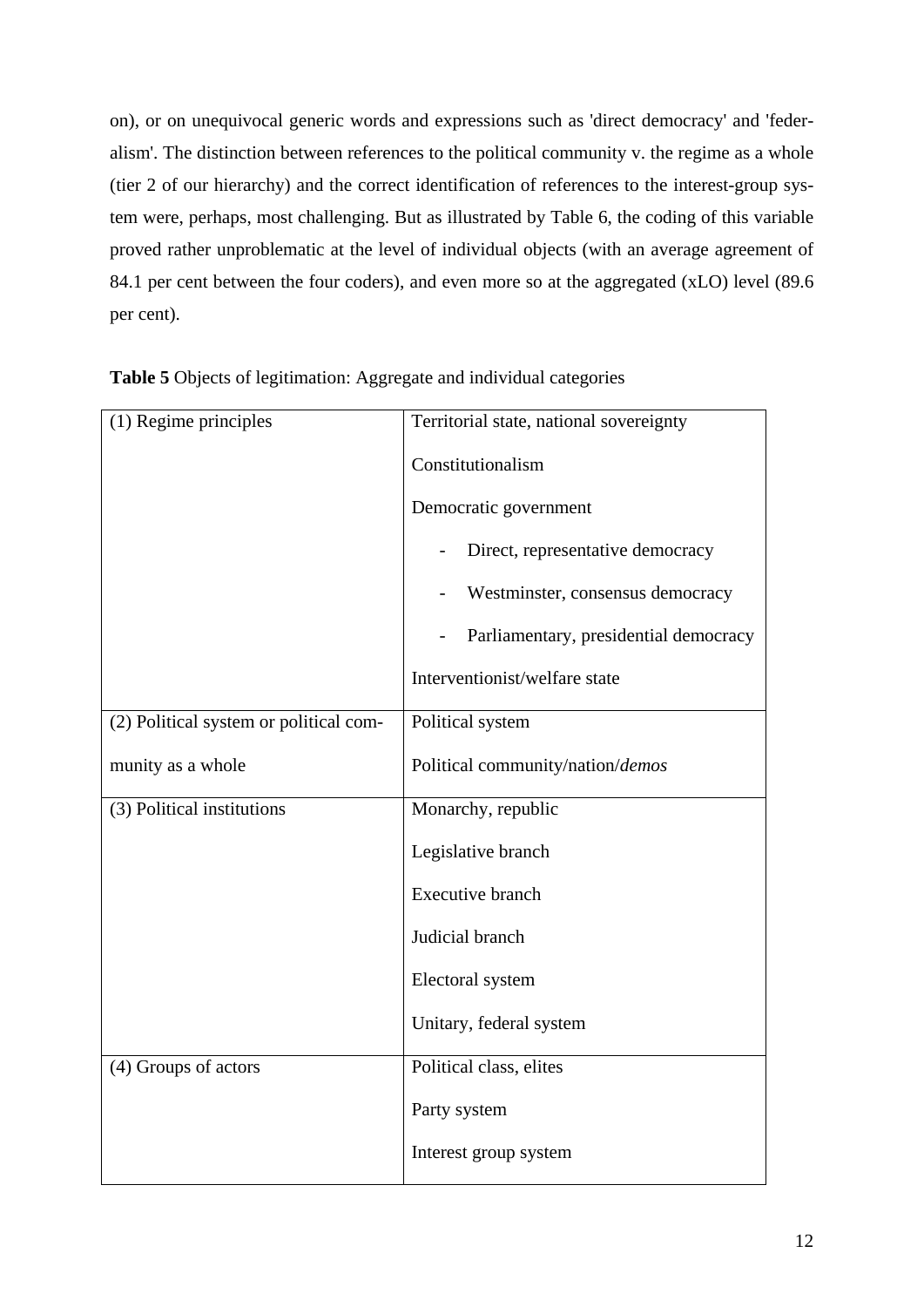| <b>Table 6</b> Reliability test, object variable – findings |  |  |
|-------------------------------------------------------------|--|--|
|-------------------------------------------------------------|--|--|

| Pairwise intercoder agreement (%) |         |         |         |         |         |         |                    |         |
|-----------------------------------|---------|---------|---------|---------|---------|---------|--------------------|---------|
|                                   | Coder 1 |         | Coder 2 |         | Coder 3 |         | Coder 4            |         |
| Coder 1                           |         | (100.0) |         | 88.9    |         | 81.0    |                    | 76.2    |
| Coder 2                           |         |         |         | (100.0) |         | 92.6    |                    | 85.7    |
| Coder 3                           |         |         |         |         |         | (100.0) |                    | 79.9    |
| Coder 4                           |         |         |         |         |         |         |                    | (100.0) |
| $(xLO = object group)$            |         |         |         |         |         |         |                    |         |
|                                   | Coder 1 |         | Coder 2 |         | Coder 3 |         | Coder <sub>4</sub> |         |
| Coder 1                           |         | (100.0) |         | 91.0    |         | 86.2    |                    | 84.7    |
| Coder 2                           |         |         |         | (100.0) |         | 95.2    |                    | 92.1    |
| Coder 3                           |         |         |         |         |         | (100.0) |                    | 88.4    |
| Coder 4                           |         |         |         |         |         |         |                    | (100.0) |

*Positive or negative evaluation (DERELEG):* As indicated above, the coding of this dichotomous variable should not cause problems – perhaps with the (rare) exception of cases where propositions might be read as ironic, and the like. And indeed a look at the results of our reliability test (Table 7), does not suggest problems (the average agreement is 95.7 per cent).

**Table 7** Reliability test, (de-)legitimation variable – findings

| Pairwise intercoder agreement (%) |         |         |         |         |
|-----------------------------------|---------|---------|---------|---------|
| $N = 193$                         | Coder 1 | Coder 2 | Coder 3 | Coder 4 |
| Coder 1                           |         | 97.4    | 95.3    | 93.2    |
| Coder 2                           |         |         | 97.9    | 95.8    |
| Coder 3                           |         |         |         | 94.8    |
| Coder 4                           |         |         |         |         |

Legitimation patterns (LP, xLP): A list of 23 legitimation patterns and a typology of four *groups* of patterns (democratic v. non-democratic, input v. output), with the residual categories of 'general' statements – not mentioning of a specific pattern – and 'other' patterns, were used (Table 8). We note in passing that there are, in principle, four rather than two ways to combine each LP with the two categories of the DERELEG variable. A speaker could, for instance, *legitimate* a political system or institution because it is assessed as being democratic but might also *delegitimate* it for the same reason. These cases would certainly merit a sustained qualitative analysis, and they are not necessarily as implausible as it might seem. A constitutional court, for instance, might well be evaluated *negatively* because it succumbs to democratic and populist pressures (the 'tyranny of the majority'), and hence because it appears to be 'too democratic'. Still, the present analysis ignores such unusual cases for the simple reason that they are exceedingly rare – that is, in the vast balk of statements, the positive and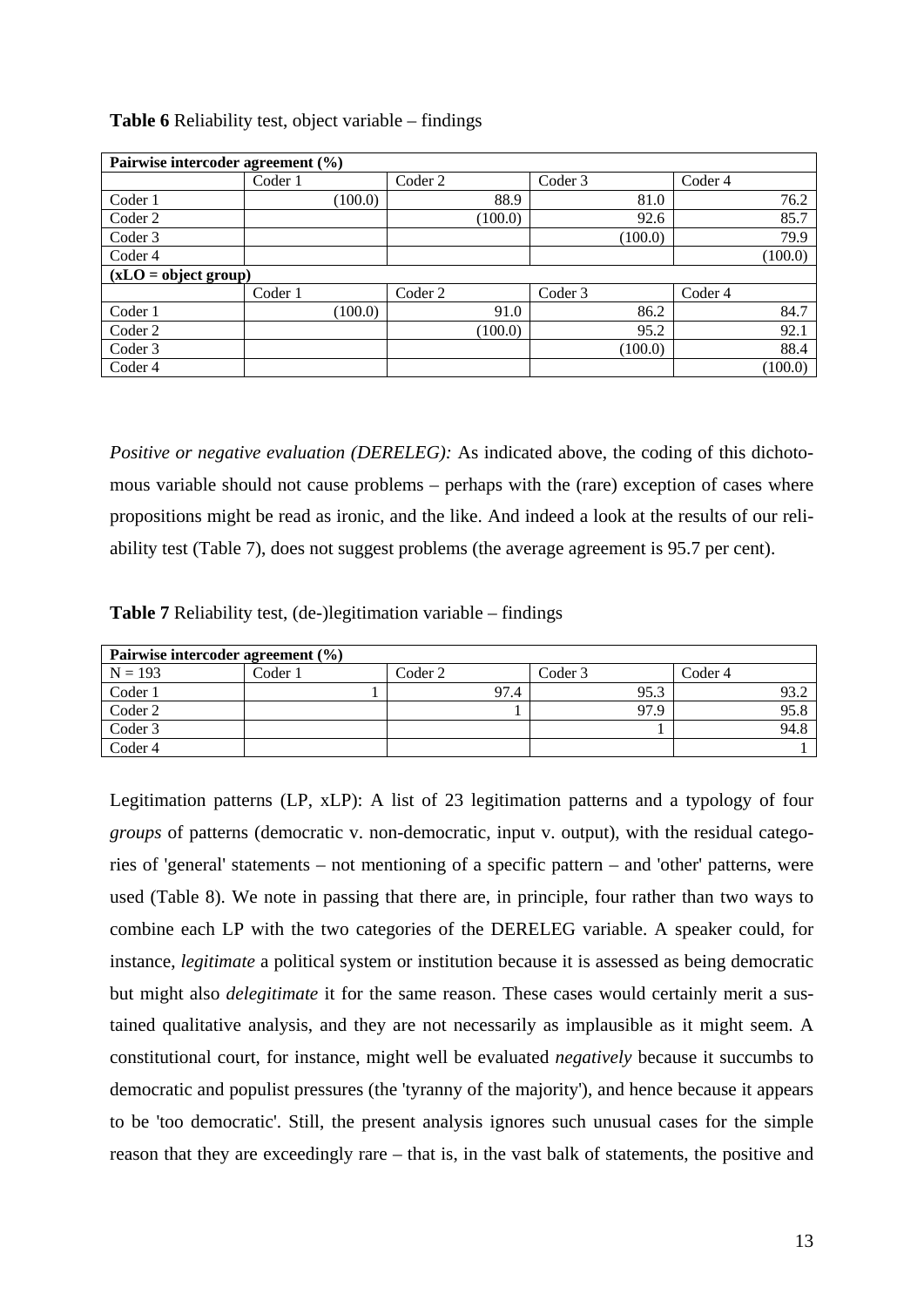negative version of the used evaluation standard (for instance, effective v. ineffective, fair v. unfair) is coupled with the expected (positive v. negative) thrust of the assessment.

 This is undoubtedly a demanding variable, if alone for the sheer number of its categories. Moreover, it forces coders to grasp the meaning of argumentations that are frequently put forward in rather idiosyncratic terms. Therefore it does not come as a surprise that the average inter-coder agreement at the level of individual and aggregate patterns (xLP) (80.0 and 82.1 per cent, respectively) is somewhat lower than the corresponding values for the (x)LO and DERELEG variables. Still, the values seem entirely adequate for our exploratory study (Table 9).

| <b>Democratic</b>                                       | Non-democratic                                |
|---------------------------------------------------------|-----------------------------------------------|
| <b>Input</b> Popular sovereignty – power resides in the | Charisma - leadership by a strong             |
| people                                                  | personality                                   |
| <i>Participation</i> – citizens may actively            | <i>Expertise</i> – leadership by experts      |
| contribute to decision making                           | <i>Religion</i> – political processes are     |
| <i>Deliberation</i> – political processes are based     | grounded in religious authority               |
| on reason $($ ing $)$                                   | <i>Tradition</i> – political processes follow |
| <i>Transparency</i> – political processes are public    | traditional rules                             |
| and accessible                                          | <i>Moderation</i> – political style is        |
| Accountability – rulers may be controlled and           | conciliatory                                  |
| removed                                                 |                                               |
| Legality – domestic or international legal              |                                               |
| rules are respected                                     |                                               |
| <i>Credibility</i> – political processes conform to     |                                               |
| stated objectives, no hidden agenda                     |                                               |

**Table 8** Patterns of legitimation: Aggregate and individual categories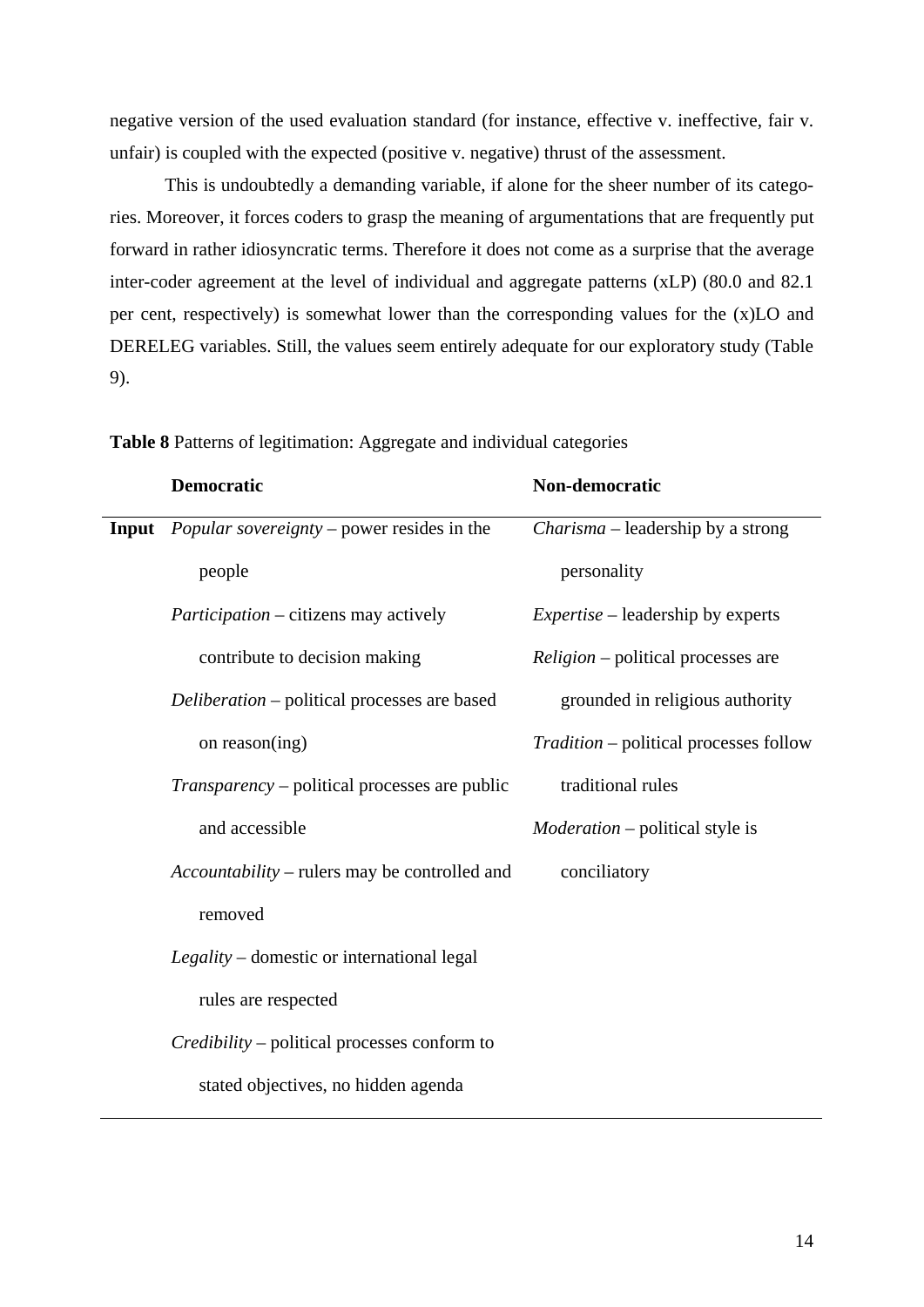| <b>Output</b> <i>Human rights</i> – individual rights and | Effectiveness and efficiency – common               |
|-----------------------------------------------------------|-----------------------------------------------------|
| civil liberties are guaranteed                            | problems are addressed successfully, or             |
| <i>Empowerment</i> – material and cogni-                  | solutions are cost-effective                        |
| tive preconditions of citizenship                         | Distributive justice – resources and bur-           |
| are guaranteed                                            | dens are distributed equally                        |
| Common good – political results serve                     | Stability – political results are durable and       |
| the population as a whole, not just                       | lasting                                             |
| privileged elites                                         | <i>Integration</i> – outputs reflect or enhance the |
| $Reversibility$ – political results are not               | polity's cohesion and identity                      |
| irrevocable                                               | Morality – outputs conform to moral stan-           |
|                                                           | dards                                               |
|                                                           | Sovereignty – enhancement of a polity's             |
|                                                           | autonomy, power, or interest                        |
|                                                           | International standing – enhancement of a           |
|                                                           | polity's status in the world                        |
|                                                           |                                                     |

**Table 9** Reliability test, pattern variable – findings

| Pairwise intercoder agreement (%) |         |         |         |         |         |
|-----------------------------------|---------|---------|---------|---------|---------|
|                                   | Coder 1 | Coder 2 |         | Coder 3 | Coder 4 |
| Coder 1                           | (100.0) |         | 88.0    | 78.7    | 74.9    |
| Coder 2                           |         |         | (100.0) | 90.7    | 77.6    |
| Coder 3                           |         |         |         | (100.0) | 69.9    |
| Coder 4                           |         |         |         |         | (100.0) |
| $(xLP = pattern group)$           |         |         |         |         |         |
|                                   | Coder 1 | Coder 2 |         | Coder 3 | Coder 4 |
| Coder 1                           | (100.0) |         | 89.6    | 83.1    | 72.1    |
| Coder 2                           |         |         | (100.0) | 93.4    | 80.3    |
| Coder 3                           |         |         |         | (100.0) | 74.3    |
| Coder 4                           |         |         |         |         | (100.0) |

*Issue:* Finally, for each statement, we identified the policy or issue context in which it was made – is the paragraph that contains the statement, for instance, dealing with issues of foreign or social policy, or with institutional reform (Table 10)? Where necessary, coders could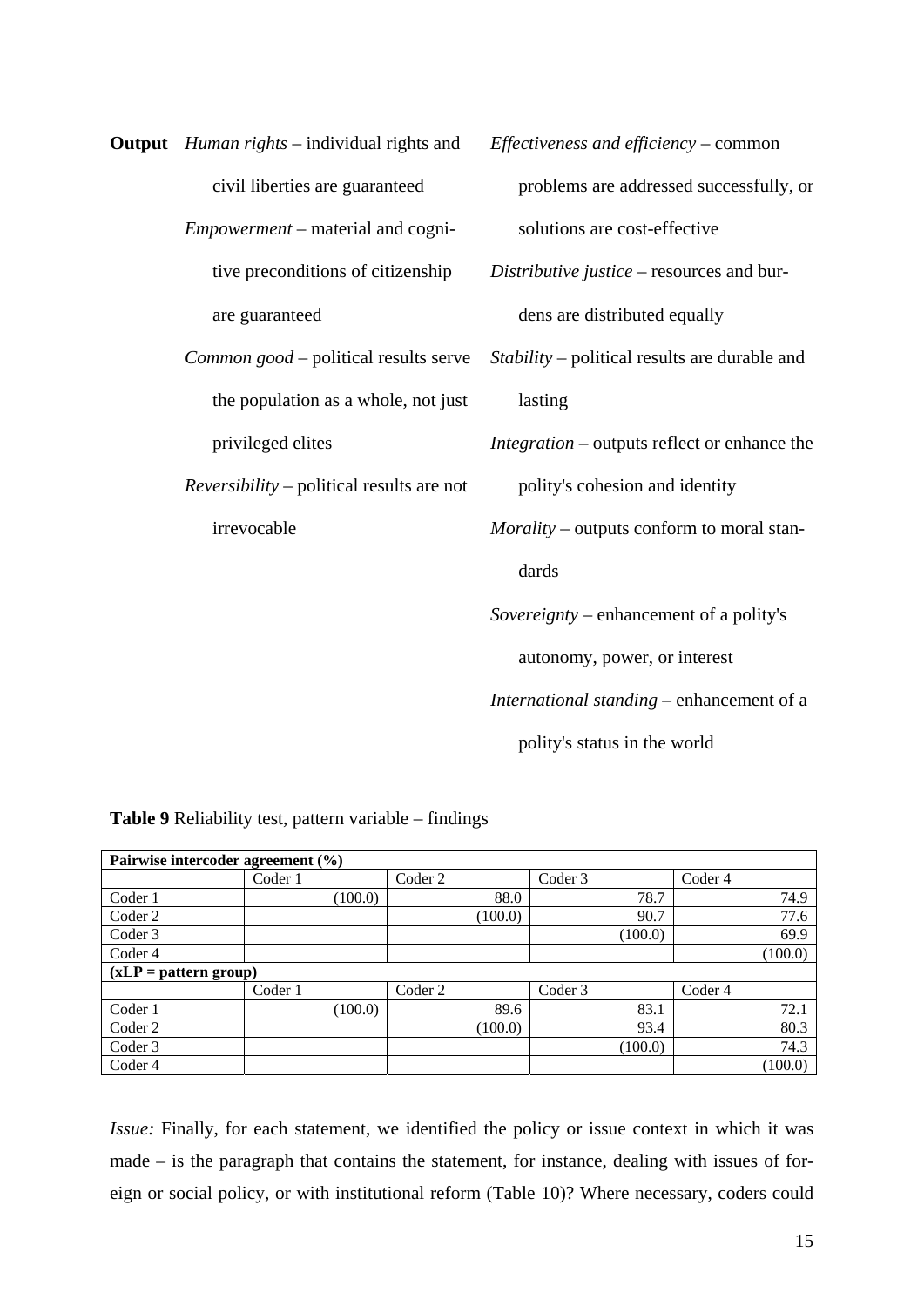infer the issue context from surrounding text or the entire article where a reading of the paragraph itself did make the issue explicit enough. Here, too, a glance at the results of our reliability tests indicates somewhat greater inconsistency (with an average pair-wise inter-coder agreement of 77.6 per cent) than for the other coding decisions, although the overall level of agreement, again, seems adequate (Table 11).

**Table 10** Issue areas

| <b>Issue area</b>                          |
|--------------------------------------------|
| <b>Institutional processes and reforms</b> |
| Social and economic policy                 |
| <b>Foreign policy</b>                      |
| Domestic security and migration            |
| <b>Culture and education</b>               |
| Other issues                               |

| Pairwise intercoder agreement $(\% )$ |         |         |         |         |
|---------------------------------------|---------|---------|---------|---------|
|                                       | Coder 1 | Coder 2 | Coder 3 | Coder 4 |
| Coder 1                               | (100.0) | 85.6    | 72.2    | 69.0    |
| Coder 2                               |         | (100.0) | 86.1    | 82.9    |
| Coder 3                               |         |         | (100.0) | 69.5    |
| Coder 4                               |         |         |         | (100.0) |

**Table 11** Reliability test, issue variable – findings

Finally, as suggested above, the complete text corpora have been stored, and hence remain accessible for qualitative analyses, as MaxQDA files. The legitimation statements were initially coded in MaxQDA as well, and the resulting data matrices were exported to SPSS for our quantitative analyses (two versions of this data matrix exist: the original spreadsheet format – as imported from MaxQDA – with case rows referring to *articles*, and one with case rows referring to the individual legitimation statements; this latter version was used for our univariate analyses and cross-tabulations).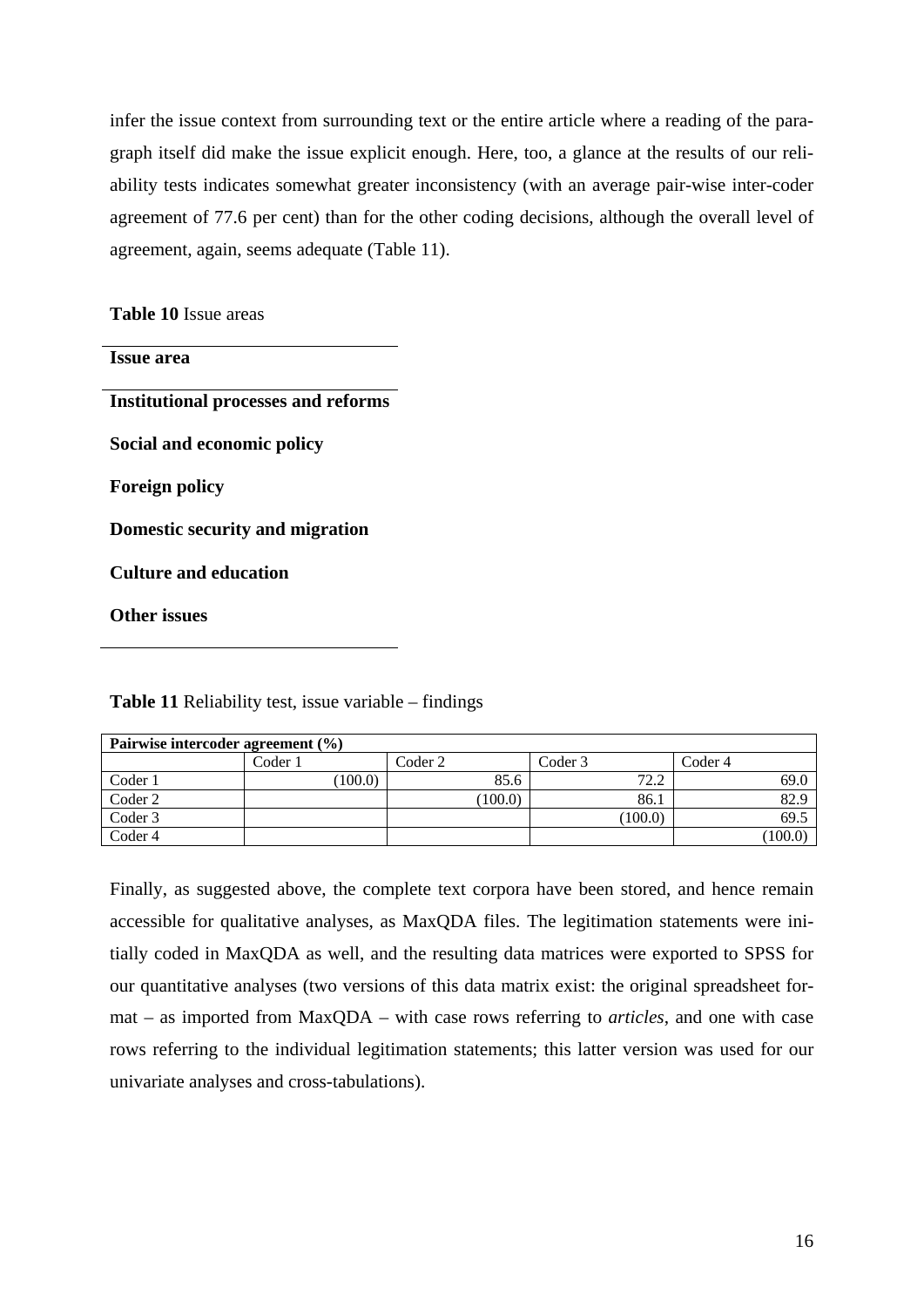## **References**

- Budge et al. 2001. *Mapping Policy Preferences. Parties, Electors and Governments, 1945- 1998*. Oxford: Oxford University Press.
- Lacy, S./Riffe, D. 1996. Sampling Error and Selecting Intercoder Reliability Samples for Nominal Content Categories. *Journalism & Mass Communication Quarterly* 73, 963- 73.
- Laver, Michael/Benoit, Kenneth/Garry, John. 2003. Extracting Policy Positions from Political Texts Using Words as Data. *American Political Science Review* 97, 2, 311-31.
- Neuendorf, Kimberly A. 2002. *The Content Analysis Guidebook*. Thousand Oaks: Sage.
- Riffe, D./Lacy, S./Fico, F.Y. 1998. *Analyzing Media Messages. Using Quantitative Content Analysis in Research*. Mahwah: Lawrence Erlbaum.
- Schneider, Steffen/Nullmeier, Frank/Hurrelmann, Achim. 2007. Exploring the Communicative Dimension of Legitimacy: Text Analytical Approaches, in: Achim Hurrelmann/Steffen Schneider/Jens Steffek (eds), *Legitimacy in an Age of Global Politics*. Houndmills, Basingstoke: Palgrave Macmillan.
- Volkens, Andrea. 2001. Manifesto Research Since 1979: From Reliability to Validity, in: Michael Laver (ed.), *Estimating the Policy Positions of Political Actors*. London: Routledge.

## **Notes**

1

<sup>1</sup> Factiva offers a 'region' filter, as well as the option to exclude a small number of prima facie irrelevant text types (event schedules, listings of stock prices, obituaries, weather reports, and so on). Both options were used but proved relatively ineffective (for instance, irrelevant text types occasionally slipped through the net).

 $2$  We are well aware of the fact that inter-coder agreement in per cent has drawbacks as a measure of reliability: It does not account for chance agreement and may therefore be considered as too 'liberal'. Yet measures like Scott's pi, Cohen's kappa or Krippendorff's alpha 'have been criticized as being overly conservative, giving credit only to agreement beyond chance, a tough challenge in the case of extreme distributions' (Neuendorf 2002, 151). Many